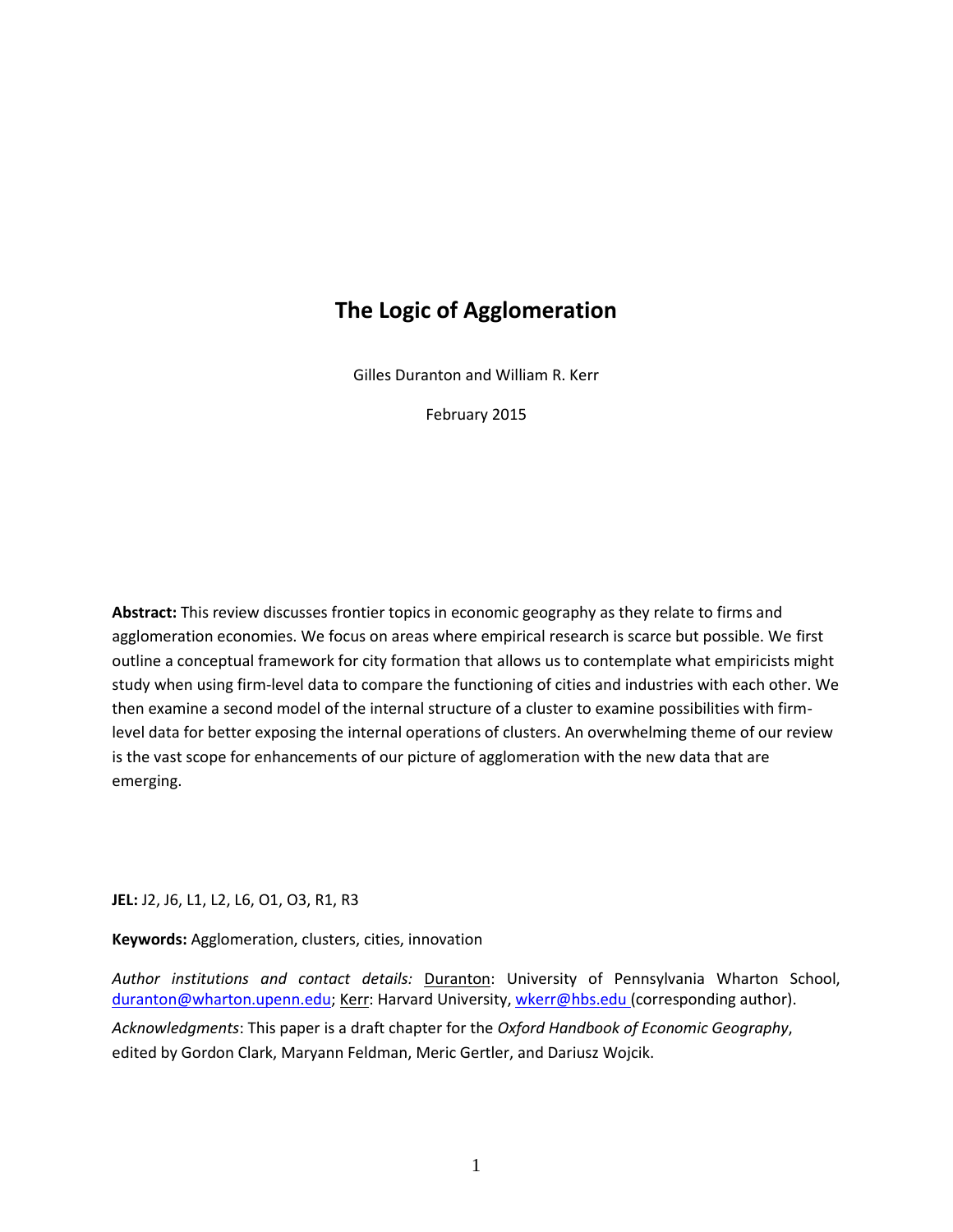### **1. Introduction**

A core topic in economic geography is agglomeration economies, where cities and clusters of activity boost the productivity of firms located within them. Conceptual rationales date back to Marshall (1890), and theorists have done a remarkable job of formalizing and codifying these concepts, as reviewed by Duranton and Puga (2004) and Behrens and Robert-Nicoud (2015). The empirical literature has been slower to develop, however, especially as it relates to the role of firms in agglomeration forces. Most early studies on agglomeration economies focused on measuring the wage premiums paid to urban workers, which was quite natural given the ready availability of person-level data collected through population censuses. While these data and studies could speak to the existence of agglomeration economies, they were inadequate for identifying channel(s) through which agglomeration economies percolate and how they shape behavior. Said differently, the higher wages paid in larger cities could have descended equally from several different forms of firm and worker interactions. This was not just a loss for our academic description of the world—without knowing, for example, whether agglomeration forces are arising due to knowledge flows or better matching externalities, practical advice for policy and business leaders is limited.

The most important advance for empirical research on agglomeration economies over the last two decades has been the development of firm- and establishment-level datasets of economic activity. These data have opened up the possibility of quantifying the role of firms in agglomeration economies and the productivity boost that large cities and clusters provide. Moreover, they have allowed the advent of new lenses for studying these questions: for example, continuous distance measures of geographic concentration (e.g., Duranton and Overman 2005), estimations of productivity spillover decays within cities (e.g., Rosenthal and Strange 2004, Arzaghi and Henderson 2009), firm selection mechanism and productivity (e.g., Combes et al. 2012), and dynamic perspectives that include firm entry and exit (e.g., Dumais et al. 2002, Klepper 2010, Glaeser et al. 2015). Alongside has been the development of complementary datasets for observing the actual interactions of workers and firms (e.g., employer-employee data, patents and citations). These data have also encouraged the measurement of the exchanges that we believe underlie the agglomeration economies—e.g., the many studies using patent citations to measure local knowledge spillovers following Jaffe et al. (1990)—and recent efforts have started to unite these with detailed firm location data.

This paper reviews two conceptual frameworks and thinks aloud about some interesting ways in which new micro-level data can advance our understanding of the models. Our first framework in Section 2 considers the formation of cities as the equilibrium outcome of benefits to firm agglomeration in cities against the growing cost of living that larger cities endure (e.g., land scarcity, congestion, pollution). This work pulls from Duranton (2008), and we use this lens to describe useful ways that firm-level data in rich and developing economies can advance our insights into the differences across cities in these economic forces. Our second framework in Section 3 is a conceptual model of interactions within a given cluster that pulls from Kerr and Kominers (2015). We describe through this lens the very nascent work on local interactions of firms and workers and how they give rise to agglomerative clusters. This is an area where we anticipate large advances will occur over the next two decades as we break open the black box of cluster operations.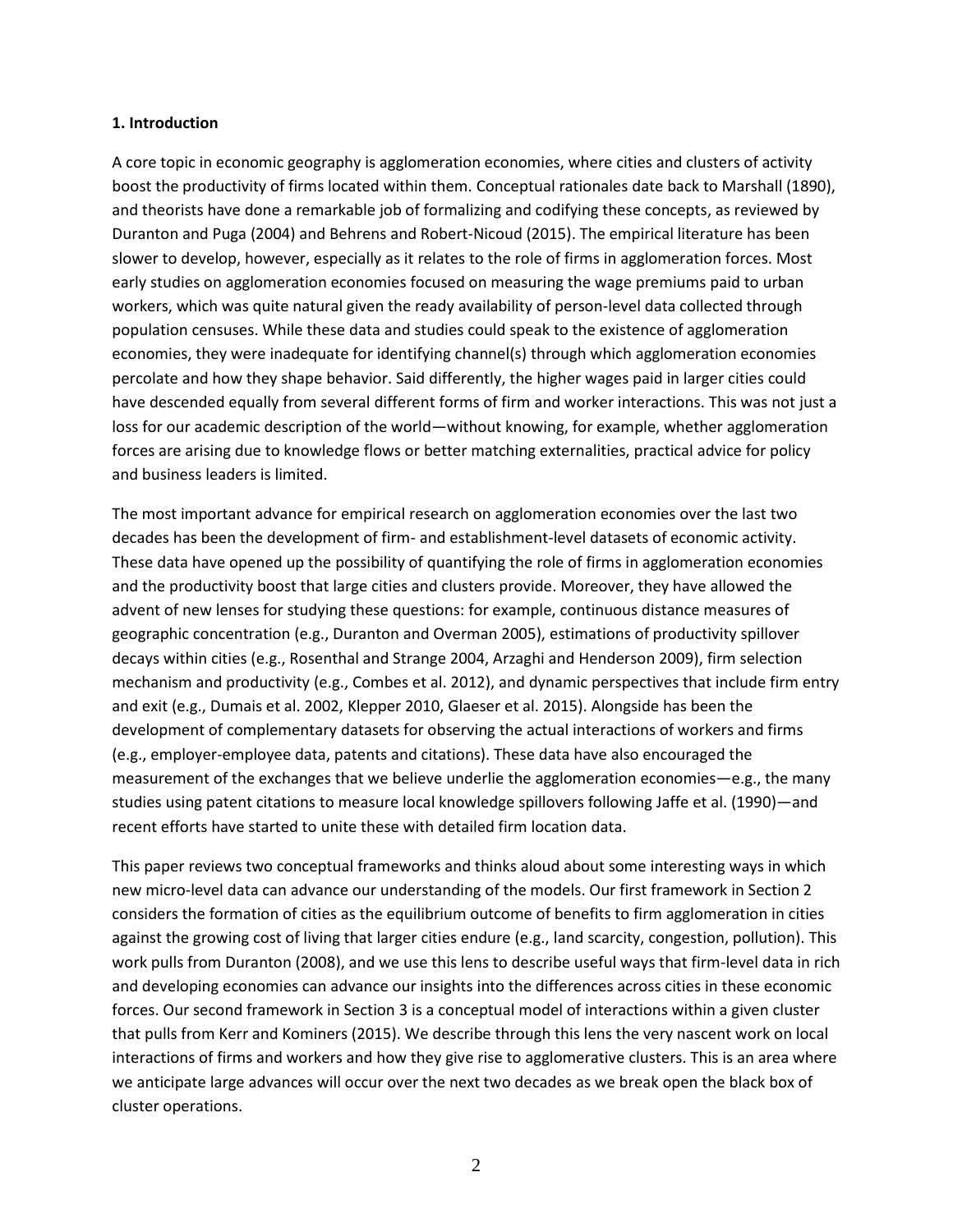There are two large boundary conditions for this piece. First, we only cover these two topics of interest out of a sea of opportunity. For example, firm-level studies of how multi-unit firms interact with local agglomeration economies versus internally source resources are woefully few in number (e.g., Tecu 2012, Alcacer and Delgado 2013). Likewise, a better understanding of how clusters interact with each other across countries and the role of multi-national firms is critical for today's interconnectivity across countries (e.g., Saxenian et al. 2002, Alfaro and Chen 2014). Other examples include the extensive margin of employer-employee relationship (e.g., spinouts and entrepreneurship), the implications of firm-level market frictions like financing constraints for agglomeration, and so on. Second, our review does not contain many references, and space constraints require that we be equally stingy towards the classics and towards recent contributions. We focus here just on ideas related to firms and these two frameworks. Previous and contemporaneous reviews contain much more extensive documentation (e.g., Feldman 2000, Duranton and Puga 2004, 2014, Rosenthal and Strange 2004, Audretsch and Feldman 2004, Feldman and Kogler 2010, Carlino and Kerr 2015, Combes and Gobillon 2015).

Finally, and most important, while we conclude in this piece that new data and fresh thinking have opened up many exciting research opportunities regarding agglomeration with firm-level data, it is important to emphasize that a mountain of data is never a substitute for a convincing research design. Agglomeration is a very complex process that involves trade-offs and equilibrium outcomes, and the best empirical progress in this field comes when researchers identify a razor-sharp way to cut through this complexity and identify causal relationships. We mention this upfront, so that we don't have to endlessly repeat the warning throughout the review! We will make the most progress when these big opportunities are met with the right methodologies.

### **2. Differences in Agglomeration Across Countries**

We begin with a framework that depicts the formation of cities as an outcome of productivity benefits, cost factors, and labor supply/migration decisions. Duranton (2008, 2014) fully develops this framework with implications and examples that we do not repeat here, and earlier developments of this conceptual framework are contained in Combes et al. (2005). This framework visually describes the key elements of a literature dating back to Henderson (1974) and even earlier on the fundamental factors that influence city size and composition.

Figure 1 shows the three curves that are central to this framework. In both parts of Figure 1, the horizontal axis measures city size or possible labor supply as given by a population N. The upper part of Figure 1 first shows the wage/productivity curve w(N). Models of agglomeration feature an upward sloping wage curve where increases in a location's economic activity boost the productivity of firms in the city or cluster and the wages that they pay. As noted in the Introduction, this relationship has been empirically shown in many different settings and time periods. In the original formulation of Marshall (1980), agglomeration forces were expressed in terms of customer-supplier interactions, labor pooling, or knowledge exchange. Duranton and Puga (2004) provide a more theoretically amenable framework that emphasizes the sharing, matching, and learning processes of cities. Many classic studies have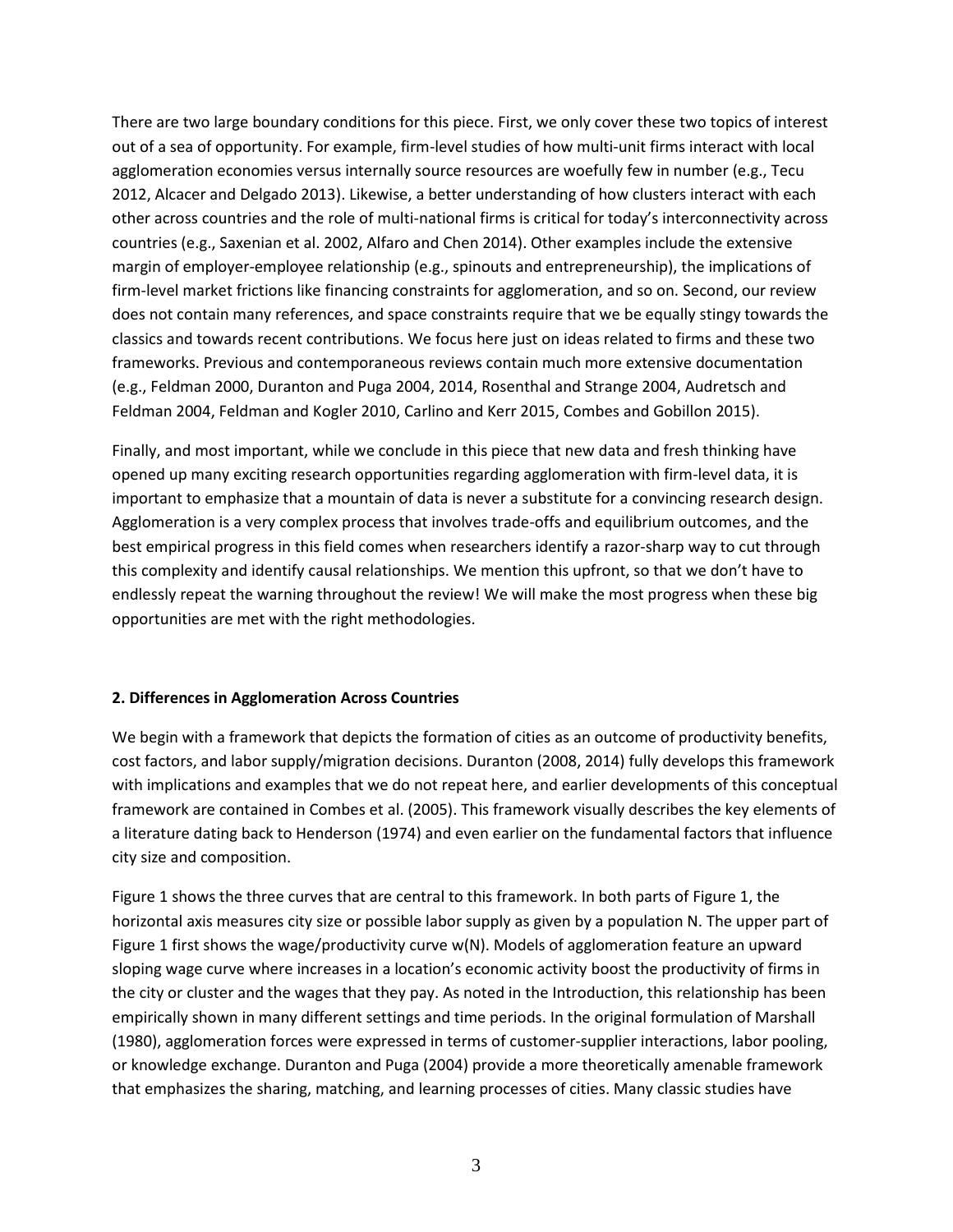isolated features of these agglomeration economies, such as Helsley and Strange (1990), Porter (1990), Saxenian (1994), and Audretsch and Feldman (1996).

Underlying these collocation benefits is the ability of firms to ship and sell their products on larger markets. An intuitive example is Hollywood. The spatial concentration of the movie production industry allows many productivity gains—e.g., better matching of actors and actresses to specific parts, the emergence of specialized law firms that support the entertainment industry, the development of schools to train employees in primary and supporting roles—with all production studios ultimately serving and competing in a global market for the best movies and largest global audiences.

The top panel also shows a cost curve, H(N). Costs are also rising with city size. This aspect of agglomeration can be forgotten at times by academics—to the extent that they adopt a "more is always better" view of clustering—but is very evident to those living in large cities. These costs come with higher rents and transportation costs, greater congestion, and perhaps environmental degradation (e.g., air pollution). Simply put, prices on Wall Street in New York or Sand Hill Road in Silicon Valley are extraordinary. In addition, the price of consumption goods may rise or fall with city size, depending upon the outcome of higher input prices vs. potentially greater competition and diversity in large cities. As reviewed in greater detail by Duranton (2014), the cost curve is significantly less studied than the wage curve.

Subtracting the cost curve from the wage curve, one determines a net benefit for  $w(N)$ -H(N), as shown in the lower half of Figure 1. This benefit is initially rising in city size as the early productivity benefits from larger city size dominate cost increases. After point B, these net benefits decline. To determine the stable size of a city, one must further specify how labor supply responds to the net benefits that a city provides (taken to be through migration to the city for simplicity). The figure presents a case where labor responds with some elasticity to higher net benefits, but that labor is not perfectly mobile (which absent amenities would be a horizontal line at a given net benefit level due to the spatial equilibrium). The stable equilibrium that forms will be at point C. The fact that the city is larger than what maximizes net benefits is commonly observed.

There are many possible avenues for comparative analyses across cities using firm-level data that we can illustrate with this model. (There are also many interesting questions that go beyond firm-level studies, but we focus on these opportunities exclusively given the emphasis of this review.)

Micro Interactions and Wage/Productivity Curves: The framework makes a reduced-form connection of the upward sloping wage curve due to productivity benefits, which is certainly observed in wage relationships. Yet we have collected very little evidence that quantifies the different agglomerative mechanisms in the background, especially in a comparative form across cities. Likewise, we have few studies that attempt to discern the quantitative roles of candidate explanations and assign importance. The explosion in firm-level data offers great promise here.

Take, for example, the rise of employer-employee datasets that follow both workers and firms over time. In principle, one should be able to use these datasets to describe how well workers and firms are matched to each other. That is, controlling for the cost curve, does one observe improvements in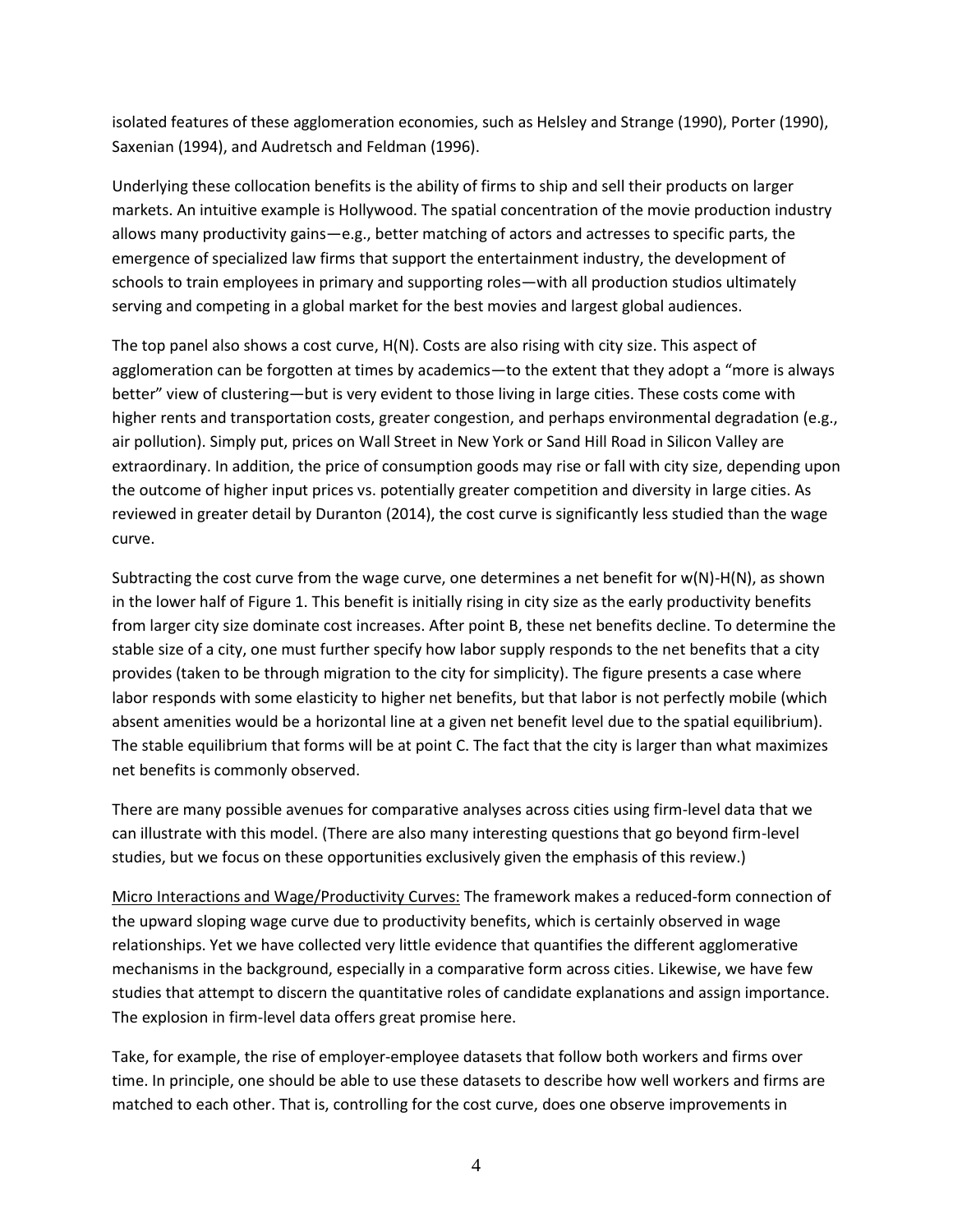employer-employee matching that are commensurate with differences in city sizes? As a second example, many studies look at knowledge flows in local areas as an agglomerative rationale. Work in this line can turn towards tracing out how knowledge-intensive firms accrue different benefits with larger cities that make them more productive. What part of the wage curve slope comes from a greater volume of ideas, more timely access to the latest ideas, the diversity of ideas circulated, and similar features?

Firm Production Functions and Industrial Organization: Taken a step further, empirical work can assess how firm production functions change with city size. Within the same industry, for example, some productions models have stronger dependency on the complementary matching of team members, similar to the O-Ring model of Kremer (1993). Such models may be more likely to emerge in the largest cities and thereby provide added curvature to the wage/productivity relationship. Anecdotally, for example, recruiting of teams on Wall Street across investment banks seems quite common, and Silicon Valley now talks about "acqui-hiring", where start-ups are acquired mostly for their start-up teams rather than developed technologies. In a similar spirit, multi-unit firms place their headquarters frequently in larger cities, which could be in part be due to this complementarity across top management team functions.

Greater city size can also shape the industrial organization of the cluster, perhaps giving steepness to the wage curve. Fallick et al. (2006) describe how high-velocity labor markets in clusters can facilitate a modular production structure. At the start, many small firms compete to identify the best idea or design, and then in the second stage the winning firm rapidly scales by hiring employees from the losing firms. This can speed innovation and create design improvements, if the labor market conditions and modular production design features are evident. Fallick et al. (2006) provide some evidence for this industrial organization in the computer industry in California, which echoes the anecdotal accounts of Saxenian (1994). More systematic assessments of how city size changes industrial organization is most warranted and feasible with firm-level records.

Differences by Level of Economic Development: Most empirical work on these features considers advanced economies, but there are many firm-level datasets for developing and emerging economies that are coming into widespread use. Duranton (2014) reviews the higher elasticities for the wage curve in China and India compared to advanced economies, and there is heterogeneity in outcomes among advanced countries. Further refining these cross-country comparisons will help identify how economic development gaps emerge from an agglomeration perspective. These may be connected, for example, to the limited scaling of productive plants in India and Mexico compared to the United States that is identified by Hsieh and Klenow (2014).

Moreover, developing and emerging economies may provide interesting insight into the model overall to the extent that their settings and institutions isolate some features from others. Local infrastructure, for example, is quite deficient in many poor countries and the subject of massive investments by national governments and international organizations. Many efforts are being made to upgrade these facilities, which can allow for real-time analysis of firm behavior as investments are being made, so long as a suitable control group can be identified. Many studies are pursuing such angles in Brazil, China,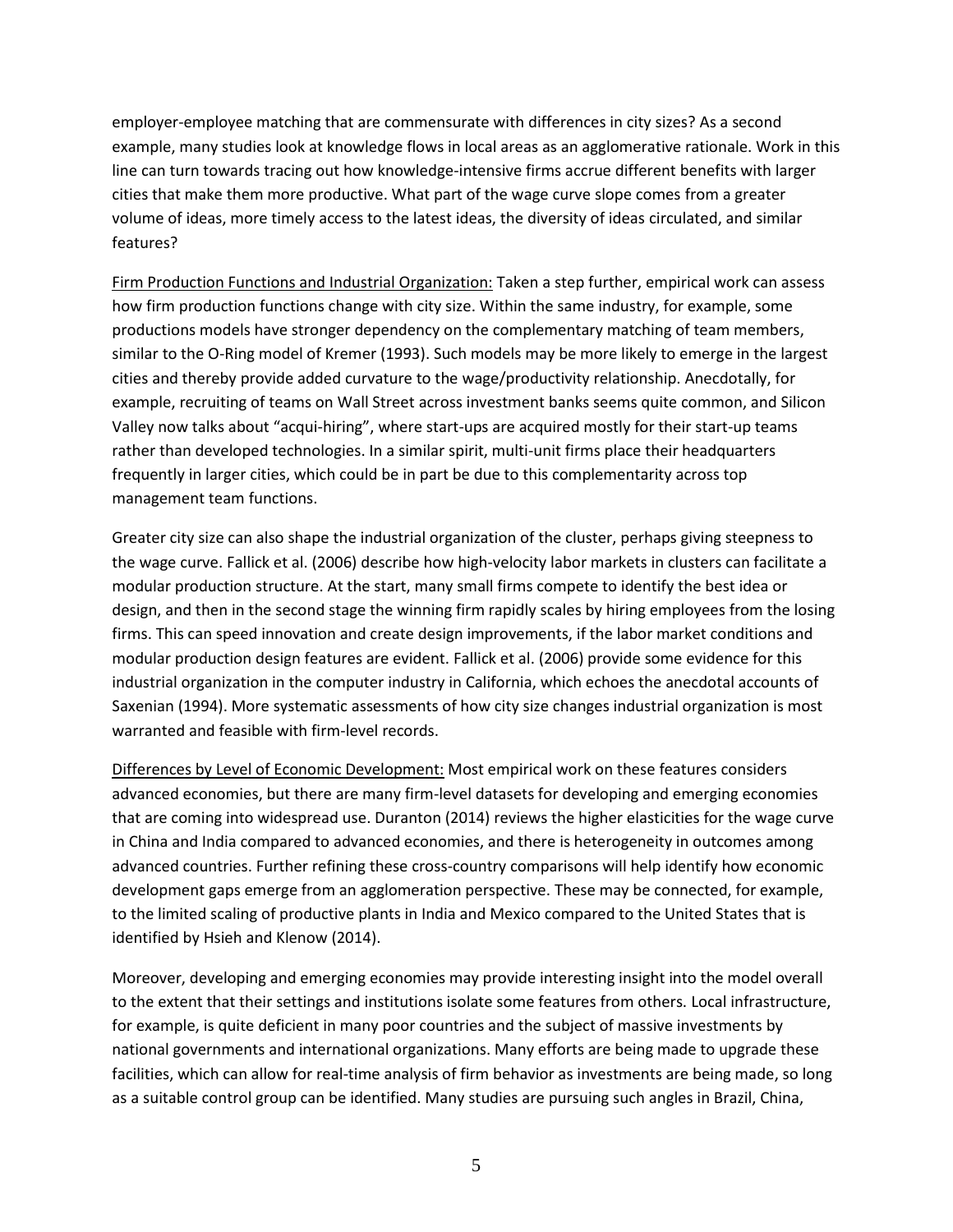India, etc. for highways and railroad access (Redding and Turner 2015). As the bulk of these investments for the United States came before the collection of firm-level datasets, the delayed start in other countries provides a unique advantage for "before and after" views of the role of infrastructure for individual firm choices (e.g., input sourcing) and for overall distributions of firm outcomes.

Similarly, developing economies face many challenges that are mostly absent in advanced countries. Three examples include dual housing markets (e.g., squatter housing without legal property rights), inefficient migration, and city favoritism, and Duranton (2008, 2014) traces out some of the conceptual implications from these three factors. To the extent that these factors isolate some features—e.g., city favoritism can be thought of as raising the wage curve of the primal city without impact on actual firm productivity—we can learn more about the function of agglomeration and city formation generally in a specialized laboratory.

The Role of Migration: The labor supply curve plays an important role in governing the degree of equilibrium net benefits in cities. Many urban models feature a spatial equilibrium with full mobility that pins down the same net benefits across all cities, described for example in Glaeser (2008). Deviations from this framework can provide an interesting range of labor supply responses. Constraints on internal migration in some countries (e.g., the Hukou system in China) may severely limit the ability of locations to expand, or push this expansion into non-optimal forms like secondary labor markets. The extra-legal nature of these migrations may place constraints on how much firms can take advantage of agglomeration economies that would otherwise emerge. Related, progress has been made in India for how organized sector firms tap into the unorganized sector that surrounds them through subcontracting relationships (e.g., Mukim 2014).

At the other end of the spectrum, many immigration systems allow firms to choose locations for workers who are legally tied to the employer. In the United States, for example, most skilled immigrants hired for employment come through the H-1B temporary visa program or are an intra-company transfer under the L-1 visa program. In both cases, employees are effectively assigned geographic locations while they are on the visa. This has the interesting implication of allowing firms to overcome some of the limits imposed by the labor supply curve in this conceptual framework. Indeed, Kerr and Lincoln (2010) and Ruiz et al. (2012) describe how U.S. immigration visas are used by firms in locations where they struggle to acquire labor resources, in addition to the better-known cases of high-tech clusters. Linking firm-level data with immigrant employee traits may afford opportunities to learn about the limits locations place on firms by evaluating the workarounds that firms seek.

Entrepreneurial Supply and Scaling: Entrepreneurship is often viewed as a central driver for city growth, with recent examples of this work including Chinitz (1961), Michelacci and Silva (2007), Glaeser et al. (2010), Delgado et al. (2010), Behrens et al. (2014), and Glaeser et al. (2015). Firm-level datasets have opened up new possibilities for the study of clusters and entrepreneurship, and yet some big open areas remain for study.

First, there are two views of entrepreneurship supply across regions. One view is that entrepreneurs are very mobile and move across cities to opportunities. This is surely the right perspective for very high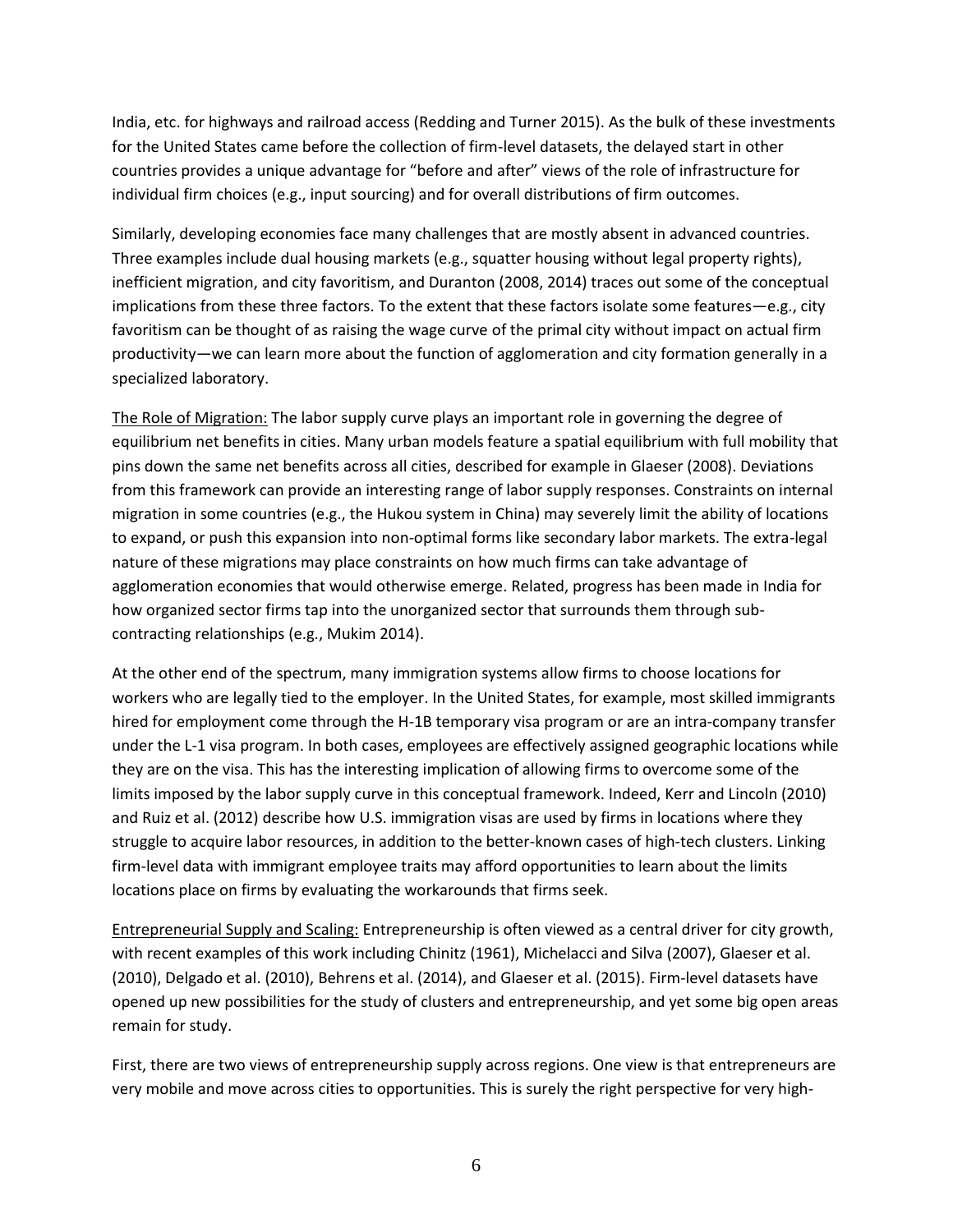growth entrepreneurship like that observed in Silicon Valley. A second view is that entrepreneurs are very sticky and local in nature, such as the Chinitz (1961) depiction of differences in entrepreneurial supply across U.S. cities due to their industrial legacies. This is most likely the right depiction for the lowest end of work, as the "local bias of entrepreneurship" studies observe. Behind these two models are some very natural and intuitive economic forces like effective market size, the importance of local connections for business sales or financing, winner-take-all dynamics, and similar. Silicon Valley is home to a special cluster of consumer-internet firms given the very high agglomeration benefits in this industry, while cement manufacturing sits at the opposite end of the spectrum. What we have yet to discern is the relevant ranges of industries over which these two models operate—where do we tip from a local dynamic and sticky places to a world of specialized clusters?

Second, and somewhat building on the modularity point described above, Glaeser et al. (2015) identify how industrial dynamics differ in cities and clusters with a strong entrepreneurial base. Entrepreneurship does not yield city growth through an endless replication of small firms, but instead links to local employment growth through an up-or-out scaling process that scales up the best new entrants to become the largest employers in a city. This line of work is very young, however, and needs much greater empirical attention with firm-level data. This scaling relationship and the entrepreneurial supply functions depicted above will have first-order implications for whether the wage/productivity curve takes a common shape across cities or is very heterogeneous due to differences in industrial structures.

Industry Evolution and Cluster Movements: A final important feature of this literature is the depiction of why industries move across locations and the implications for the cities that house them. Duranton and Puga (2001) describe how product and technology maturity leads industries to move out of expensive nursery cities towards cheaper locations. In other work, Duranton (2007) formalizes a model of city evolution that has industry movements across cities related to breakthrough inventions at its core, and Kerr (2010) provides some empirical evidence along the lines of this model in terms of patenting behavior. Panel datasets on firms are starting to be of sufficient time dimension for firm-level analyses to provide additional insights about these dynamics. Likewise, faster product cycles are allowing more rapid observation of these movements.

### **3. Structures of Interactions within Cities**

We next turn to the internal structure of agglomeration economies for cities and the implications for firms. For this exercise, we use the theoretical framework of Kerr and Kominers (2015). This model and its empirical applications have roots in the observation that most micro-level studies of how workers and firms interact (e.g., commuting patterns, patent citations) show a much shorter geographic distance of interaction than the actual footprint of cities and clusters. Said differently, commuting patterns tend to 20 miles or less, but agglomerations for labor pooling appear to stretch much farther. While perhaps obvious, a second line of work—such as Rosenthal and Strange (2001, 2003), Duranton and Overman (2005, 2008), and Ellison et al. (2010)—finds that regional-based approaches for measuring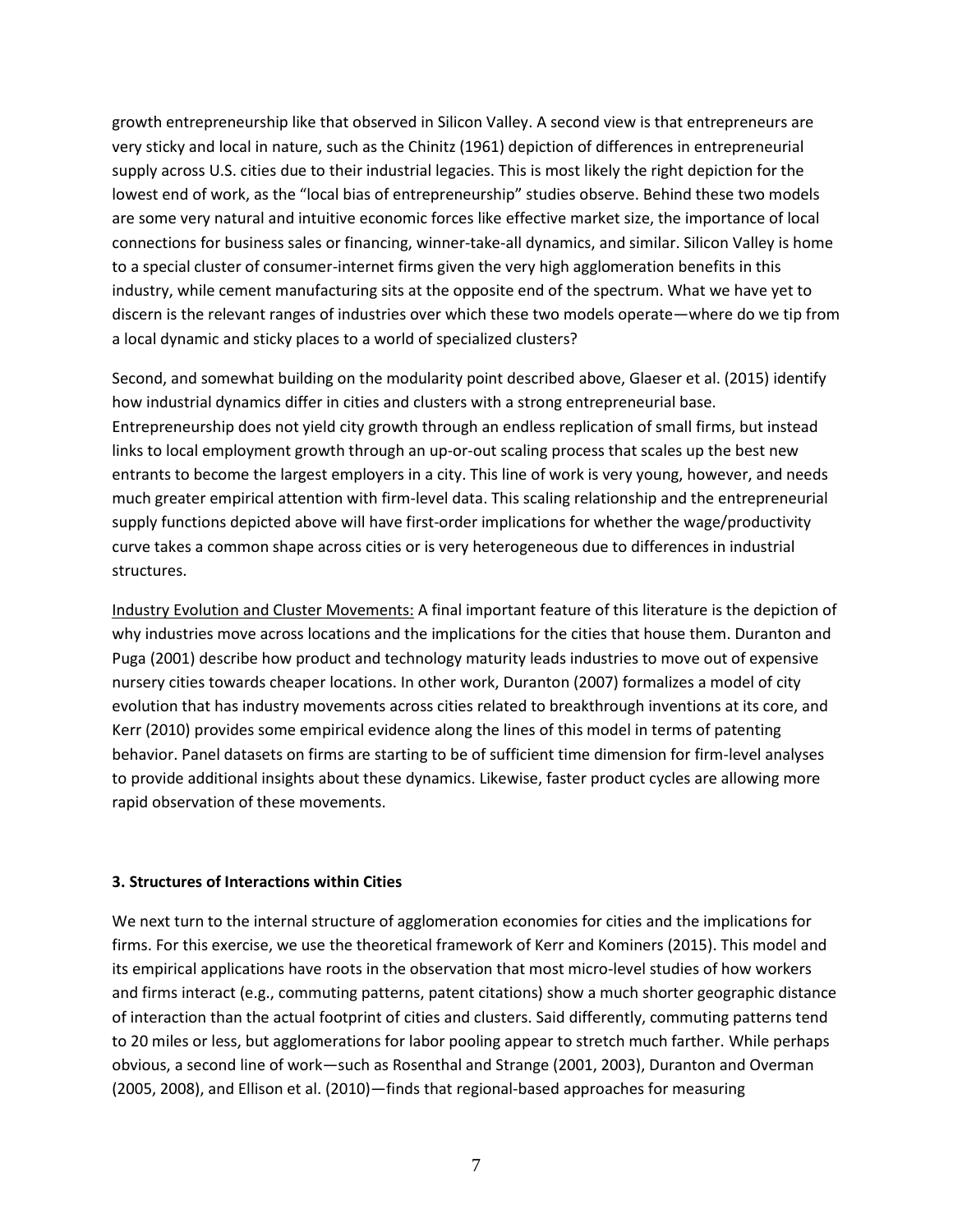agglomeration forces yield seemingly quite reasonable and informative information for how agglomeration forces influence cluster size. For example, these studies tend to find that technology- or knowledge-based clusters appear smaller and more tightly knit than agglomerations building upon labor pooling or customer-supplier connections, despite examining data that are orders of magnitude larger than the underlying forces believed to cause the cluster. This is true when using political boundaries (e.g., counties vs. states) or continuous distance (e.g., 100 vs. 500 miles).

The Kerr and Kominers (2015) model conceptualizes how these two empirical pieces can be reconciled through a theory of small, overlapping regions of interaction visualized in Figure 2. There is a set of sites for businesses that is shown by the dots. Firms enter in sequence and without foresight, and the set of potential sites is fixed. Sites with black dots have already been chosen by firms, and the light dots are sites available to the next entrant. Each firm participates in the cluster by interacting with neighbors that fall within a maximal spillover radius, indicated by the dashed circles. As noted below, the network to which the firm is connected by its neighbors can have arbitrary amounts of benefit transmission for the baseline model. The maximum spillover radius has a limited and defined boundary due to fixed costs of interaction that exceed a decaying benefit to interaction at some point.

This model pictures large-area clustering that arises due to small, contained interaction effects that overlap each other. Two important points follow. First, the introduction of fixed costs and defined effective spillover boundaries yields interesting and testable predictions regarding the internal structure of clusters that we discuss below. This framework makes clear why the short-distance interactions that we measure with commuting flows or patent citations are different from the distances that we consider with region-based data. As we trace out, this model can start to identify many useful lines of inquiry regarding firms and agglomeration going forward.

Second, the model provides a rationale for why multiple clusters form. In our simple illustration, the next entrant is indifferent among available sites, including sites X, Y, and Z, because none of the remaining sites are within reach of the populated cluster. In other words, clusters fill up, and this marginal entrant will choose randomly among the remaining available sites and start a new cluster. This foundation provides a basis for comparative statics of spillover radius size and cluster structure. Consider, for example, a second agglomerative force that has a longer maximal spillover radius than what is shown in Figure 2 because the second force has a slower rate of benefit decay (or a lower fixed cost of interaction). Such a model would increase the size of the circles in Figure 2 and transform site X into the strictly preferred next location because it can participate in the existing cluster with a longer radius. The full model formally traces out how a longer maximal radius results in fewer, larger and lessdense clusters. Thus, we can use the shapes and sizes of clusters to back-out the micro forces beneath them.

From this launching point, Kerr and Kominers (2015) test the broader model predictions by measuring how far apart patents in 36 technologies tend to be from each other when they cite each other in their patent filings, a measure of the spillover radius for each technology. Some technologies like semiconductors use very localized networking, while others exhibit much longer spatial horizons. Using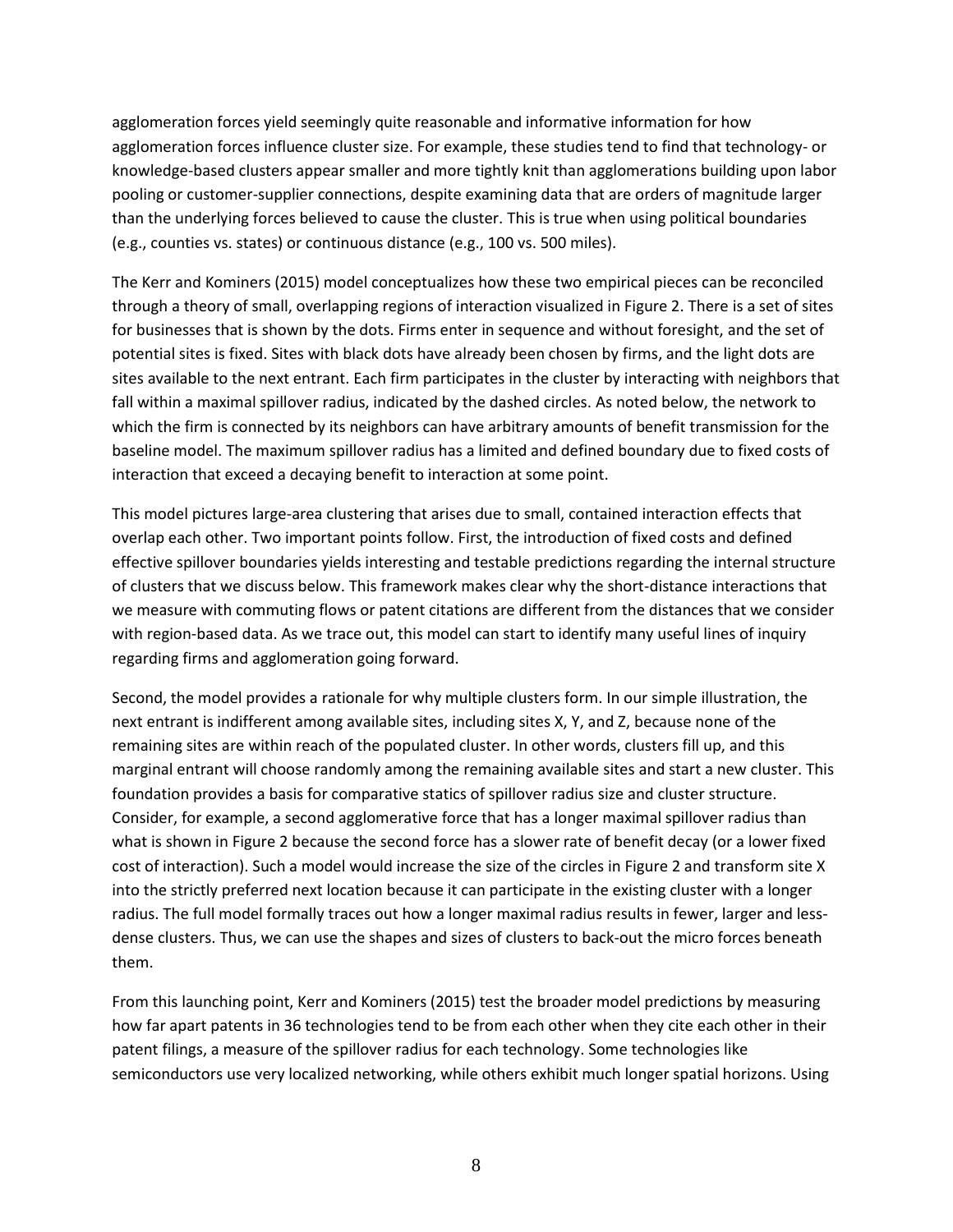estimates from the United States and the United Kingdom, they show that technologies with shorter effective interaction distances exhibit smaller and denser clusters.

The NBER working paper version of Kerr and Kominers (2015) contains an extensive analysis of technology and worker flows for Silicon Valley. We select a couple of these pieces to illustrate the model in greater depth and provide some new research ideas about the internal structure of clusters. Walking through a couple of detailed maps will help us visualize the concepts that follow.

Figure 3 describes the construction of the technology core for Silicon Valley. Looking across the entire San Francisco Bay Area, the core of Silicon Valley includes the top 10 zip codes in terms of patent filings and 18 of the top 25. Panel A shows the three most important zip codes—for each, the zip code is indicated with the star, and the other three points on the connected shape are the three zip codes that the focal zip code cites the most in its patent filings (Hall et al. 2001). On average, these three external zips contain 41% of local external citations for a zip code. Panel B does the same for the top 10 zip codes. The primary technology sourcing zones for these zip codes in the core are also fully contained in the core, even though we have made no restrictions in design and these sourcing zones could have included anywhere in the San Francisco Bay Area. These zones are small, overlapping regions, and in the next map, we represent the core as a shaded triangle whose longest side is 25 miles in length.

Figure 4 next shows the seven largest zip codes for patenting that are not contained in the core itself (#12, 13, 17, 19, 22, 24, 25). The Silicon Valley core depicted in Figure 3 is represented on this larger map as the shaded triangle. Similar to Figure 3, the shape of each technology sourcing zone is determined by the three zip codes that firms in the focal zip code cite most in their work. For visual ease, San Ramon and Santa Clara are indicated on the edge of the map at the location of their primary transportation route. Downtown San Francisco and Oakland, CA, are to the north and off of the map.

As observed for the core, these technology zones are characterized by small, overlapping regions. The three zip codes that are labelled with numbers are three of the four largest zip codes for patenting in the San Francisco Bay Area that are outside of the Silicon Valley core. Zone 1, which covers Menlo Park, extends deepest into the core. Zone 2, for Redwood City, CA, shifts up and encompasses Menlo Park and Palo Alto but has less of the core. Zone 3, which covers South San Francisco, further shifts out and brushes the core. None of the technology sourcing zones traverses the whole core, much less the whole cluster, and only the closest zip code (Menlo Park) even reaches far enough into the core to include the area of Silicon Valley where the greatest number of patents are issued. While technology sourcing for individual firms is localized, the resulting cluster extends over a larger expanse of land.

There are many possible avenues for further research that we can illustrate with this model.

Core vs. Periphery Structures: A comparison of Figures 3 and 4 suggests that the cluster's structure in the Silicon Valley core may be different from what exists at the periphery. Both areas show localized interactions, but the core exhibits great overlap among these regions in Figure 3 that resembles the density around site C in Figure 2's illustration. By contrast, the periphery in Figure 4 shows overlapping zones that resemble the A-B-C structure of sites in Figure 2. The baseline model is mostly agnostic about these features and to whether each location only derives benefits from the locations that it directly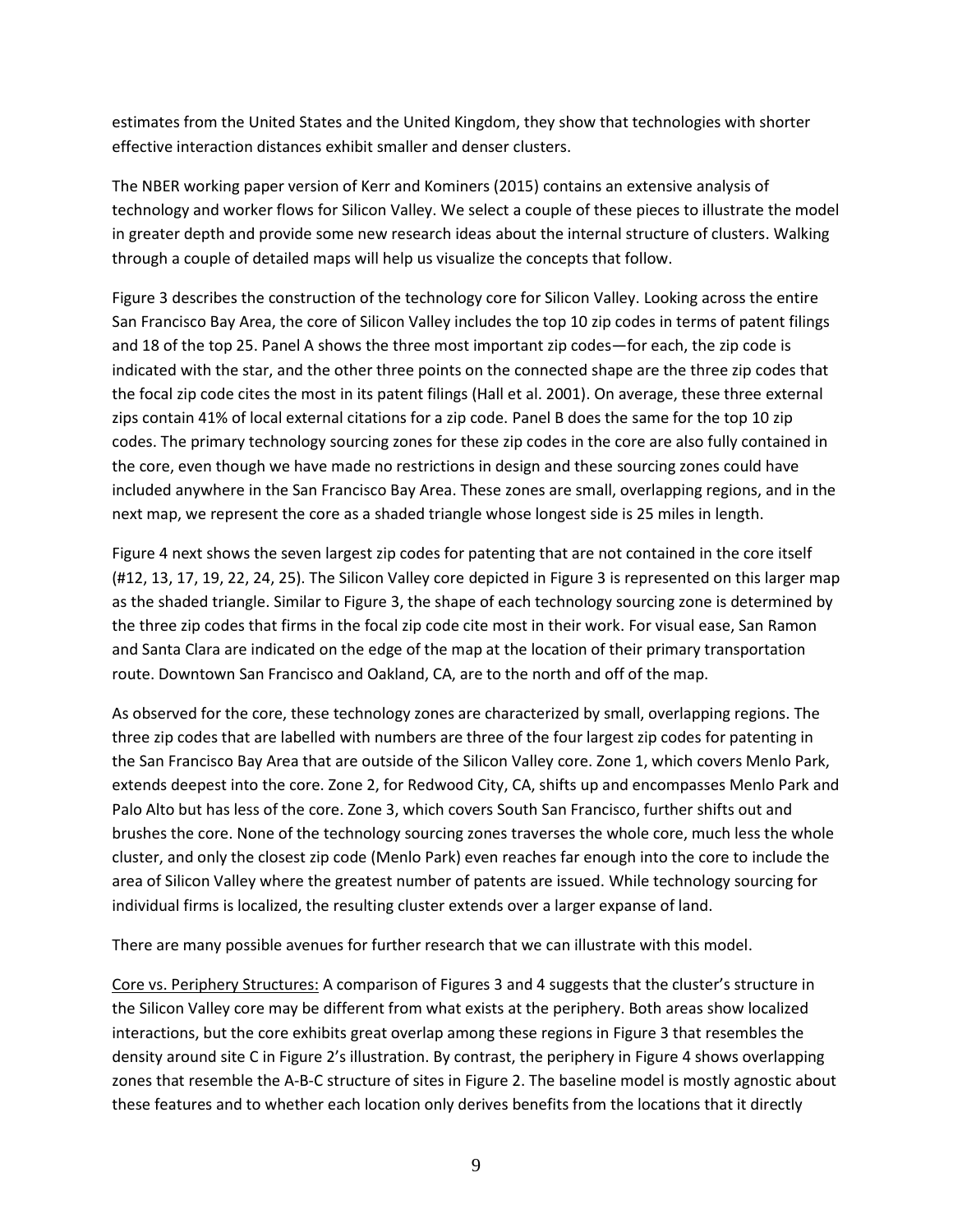touches vs. all members of the cluster benefiting equally. Nonetheless, stronger empirical and theoretical depictions of how this networking exists, how it is priced into wages and locations, and so on is first order. Arzaghi and Henderson (2008) provide some characterization with advertising agencies in Manhattan, and Rosenthal and Strange (2003) comparatively estimate production function decays in several industries. Kemeny et al. (2015) further describe the central role of dealmakers and social capital in local areas. The availability of firm-level data with detailed geographic coding provides many opportunities here.

Differences in Zone Shape for Types of Interaction: Technology spillover zones are directional in nature. Our depictions of sourcing zones are unrestricted in the sense that the three most important zip codes could lie in any direction from the focal zip code. In Figures 3 and 4, however, the technology sourcing zone almost always lies within a 90-degree arc from the focal zip code. This pattern is very strong at peripheral locations, as there is a general flow of information or knowledge from the Silicon Valley core to Redwood City and Palo Alto, and then further to South San Francisco, and so on. Even within the tightly-knit core itself, the zones are remarkably lop-sided.

Kerr and Kominers (2015) also analyze the commuting patterns of scientists and engineers using IPUMS data. Commuting patterns tend to be more diffuse, and as a consequence the zones of interaction around labor inputs into firms appear significantly less directional. Visually, one is more likely to see workers for a firm commuting in equal measure from all sides, compared to technology sourcing that tends to be concentrated in one direction. These issues need to be traced out further, both in terms of how they reflect the nature of agglomeration forces (e.g., the pooling nature of labor inputs) and how they then affect the overall structure or operations of resulting clusters. The interactions between incumbents and entrants also deserve greater attention (e.g., Combes and Duranton 2006).

Skyscrapers and 3-Dimensional Density: Extending on this theme, there is a surprising gap in our knowledge about how skyscrapers affect the structure of interactions. Naturally, tall buildings allow greater density for a given land area, but do they do more by adding a third dimension to local structures? This is unlikely to impact patenting and technology firms, which tend not to locate in the core of urban areas, but it could be central to the functioning and organization of very high-end financial and professional service firms like Wall Street. Many cities have imposed and later removed maximum building heights, allowing models of these forms to be tested empirically with firm-level data.

Role of Transportation Routes: The background to Figure 4 demonstrates the roles of geographical features (e.g., mountains, protected land) and transportation routes (e.g., highways, bridges). These forces substantially govern how the peripheral zones access the core of cluster. While not shown for visual reasons, these same features also play an important role in the technology flows evident in the core of Silicon Valley. These connections between local infrastructure and firm-level interactions are quite understudied and yet important for local policy and business choices. Moreover, new tools now exist for measuring travel time and associated costs that can translate spatial distances into real terms and account for congestion. For example, Google Maps reports that the expected lengths of time needed to drive across the three labeled technology zones in Figure 4 are comparable, which may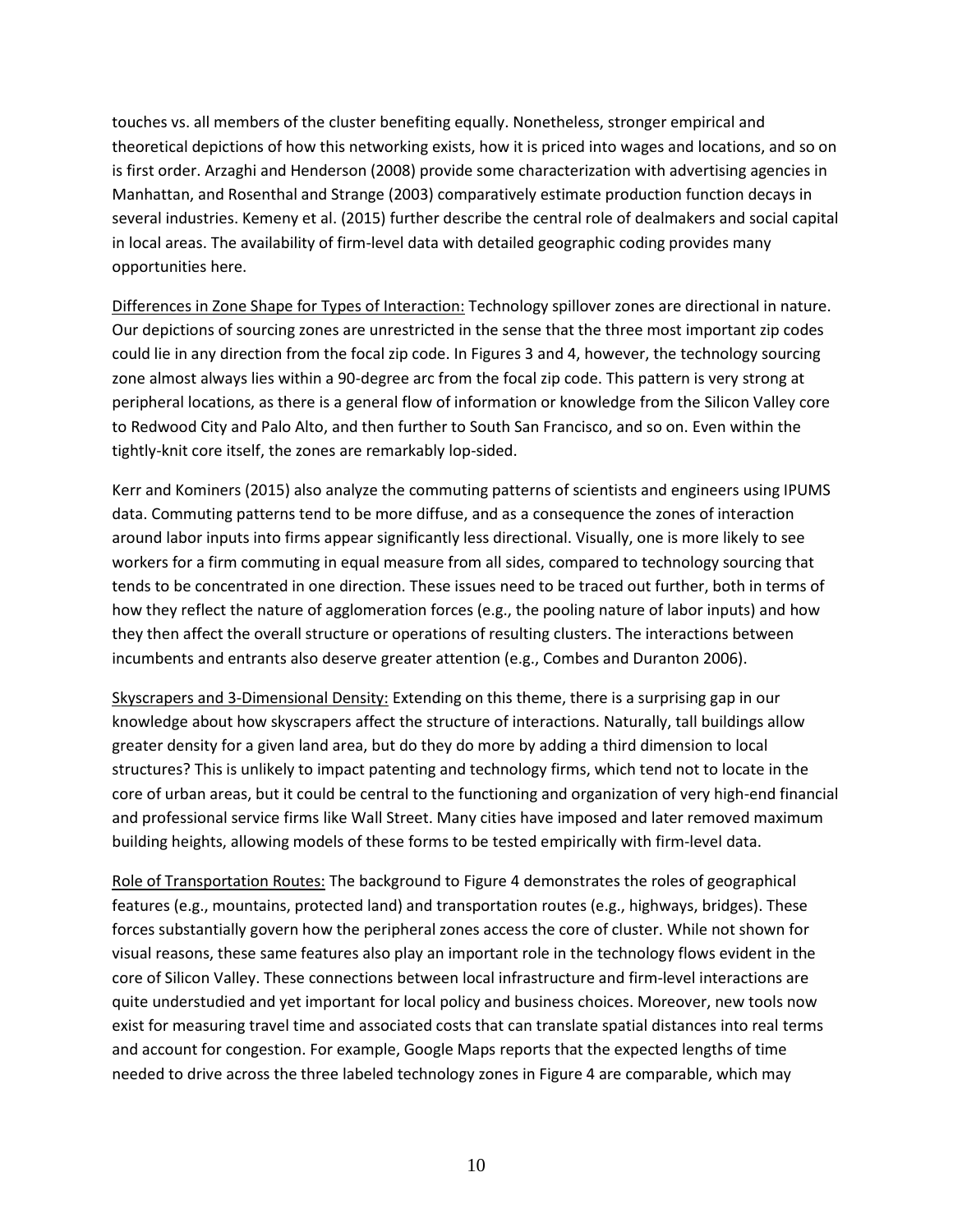indicate the length of the sourcing zones is determined more by interaction costs rather than true spatial distance.

Role of Natural Advantages: The model has straightforward extensions that allow for fixed natural advantages that firms also want to access. These could be traditional natural advantages (e.g., harbors, coal mines) or "manmade" advantages like universities, military bases, or state capitols. We have the capacity now to understand better how MIT's location affects the biotech community that surrounds it in Kendall Square and, in turn, the broader Cambridge and Boston communities.

Heterogeneity in Local Benefits: An important theme throughout this work is the breaking up of a city or cluster to recognize that all firms do not automatically participate equally in benefits. At one level this is obvious, but it is remarkable how little our existing work factors in where in a cluster a firm is located. Moreover, recent studies emphasize the differences in locations within clusters for women-owned firms and their networking benefits (e.g., Rosenthal and Strange 2012, Ghani et al. 2013), and an extensive literature describes similar or worse segmentation on racial lines. This segmentation means excluded groups receive unequal benefits from the cluster. Chatterji et al. (2014) describe policy issues related to this and other micro-cluster perspectives related to entrepreneurship and innovation.

Harnessing Entry and Exit Information: New firm-level data allow the study of entry and exit, with one major theme of recent empirical work being the high degree to which we observe entry and exit coinciding with each other in local areas. Said differently, while rapid long-term growth may favor entry over exit in a cluster, the bigger take-away from the data is that some areas are very dynamic, with lots of entry and exit, while others are less so. These features deserve greater attention. Moreover, entry and exit might allow more advanced statements about the attractiveness of places. Our simple model highlights the important information contained in the location decisions of marginal entrants, which in principle could be observed through panel data. Pricing theory emphasizes the valuable information contained at the margin, and some of these insights could be applied to the study of clusters if researchers fully learn how to harness firm dynamics in local areas.

Management Insights: Management scholars can use new data to study how the location choices of individual firms affect their performance. This is challenging, of course, given that location choices are intimately connected with business models and strategies, as reviewed in the MBA course material of Kerr and Brownell (2011) and Kerr et al. (2011). A starting point is to note that 1) benefits differ across firm types for each location, 2) costs are mostly generic as landlords tend to rent property for the rental prices regardless of tenant's industry, and 3) managers have limited knowledge about all of these features. Thus, one should find differences in performance depending upon the quality of site chosen for a particular business. More speculative, the presence of directional flows like the technology zones in Figure 4 open up the possibility for asymmetry over short distances—whether a firm locates in the path of flows from the cluster core towards an important periphery point may make a meaningful difference in the frequency and quality of interactions the firm makes, even holding fixed the distance from the core and the overall density/prices of the area selected.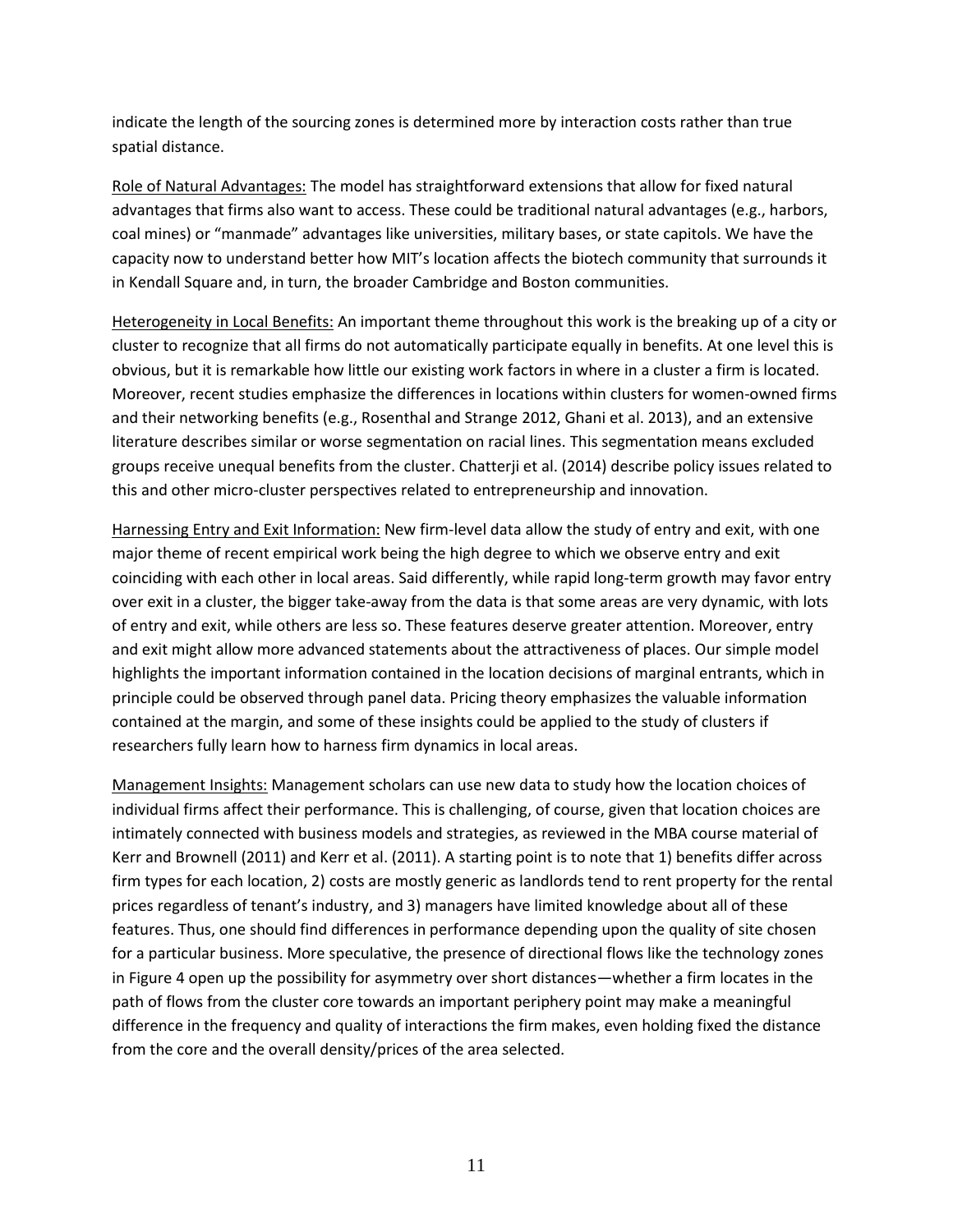Coagglomeration: Recent research emphasizes the important degree to which firms in related industries interact (e.g., Ellison et al. 2010, Faggio et al. 2014) and theoretical constraints on the degree to which these joint location decisions are well aligned (e.g., Helsley and Strange 2014). There seems to be an unlimited scope for empirical advancement in this regard, and we note three pieces here. First, Jacobs (1970) and Duranton and Puga (2001) describe how local industrial diversity can give rise to new industries, and micro-data on firms provide deep scope for advancing our understanding of nursery cities and this cross-fertilization process. Second, several studies describe the particular importance of supplier industries for entry choices following Chinitz (1961), including Helsley and Strange (2002) and Glaeser and Kerr (2009). With new data, one should be able to follow the material flows along these lines. Finally, model of entrepreneurship often depict founders as picking up a varied, "jack of all trades" background (e.g., Lazear 2005), which can be studied in local areas using employer-employee data and movements of future founders across firms.

### **4. Conclusions**

The advent of micro-level data is a boon to our understanding of agglomeration economies. In the short time since data like the Census Bureau's Longitudinal Research Database first became available, researchers have fleshed out a much richer portrait of economic geography. Firms are no longer anonymous and in the background, but are instead playing a central role in our modern depictions of the internal workings of cities and the differences over locations. The future promises to be as bright with the development of new employer-employee datasets, the linking of micro-data like patents to the establishment-level records in administrative datasets, and the known and unknown tools that big data may shortly provide to researchers. The two conceptual lenses that we developed in this review highlight the massive opportunity for empirical research that lies ahead. Of course, a mountain of data does not equal insight. For the latter to be realized, these new data sets must be paired with strong and convincing research designs.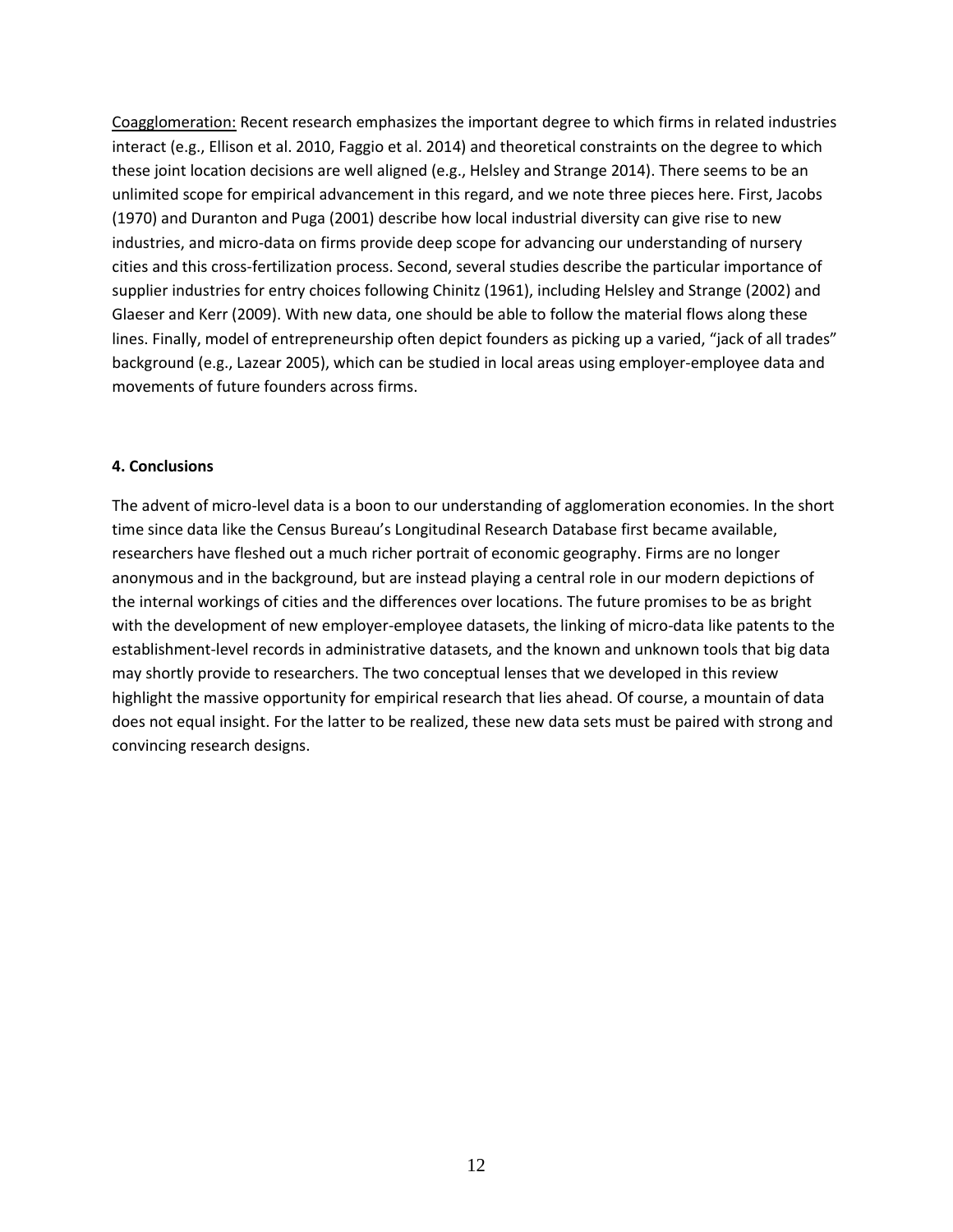#### REFERENCES

Alcacer, J., Delgado, M. (2013). "Spatial organization of firms and location choices through the value chain." Harvard Business School Working Paper 13-025.

Alfaro, L., Chen., M. (2014). "The global agglomeration of multinational firms." Journal of International Economics, 94 (2), 263-276.

Arzaghi, M., Henderson, J.V. (2008). "Networking off Madison Avenue." Review of Economic Studies, 75, 1011-38.

Audretsch, D., Feldman, M. (1996). "R&D spillovers and the geography of innovation and production." American Economic Review, 86, 630-640.

Audretsch, D., Feldman, M. (2004). "Knowledge spillovers and the geography of innovation." In: Henderson, J.V., Thisse, J-F. (Eds.), Handbook of Urban and Regional Economics, Vol. 4. North-Holland, Amsterdam, 2713-39.

Behrens, K., Duranton, G., Robert-Nicoud, F. (2014). "Productive cities: sorting, selection, and agglomeration." Journal of Political Economy, 122 (3), 507-53.

Behrens, K., Robert-Nicoud, F. (2015). "Agglomeration theory with heterogeneous agents." In Duranton, G., Henderson, J.V., Strange, W. (Eds.), Handbook of Regional and Urban Economics, Vol. 5. North-Holland, Amsterdam, forthcoming.

Carlino, G., Kerr, W. (2015). "Agglomeration and innovation." In Duranton, G., Henderson, J.V., Strange, W. (Eds.), Handbook of Regional and Urban Economics, Vol. 5. North-Holland, Amsterdam, forthcoming.

Chatterji, A., Glaeser, E., Kerr, W. (2014). "Clusters of entrepreneurship and innovation." In: Lerner, J., Stern, S. (Eds.), Innovation Policy and the Economy, Vol. 14, University of Chicago Press, 129-66.

Chinitz, B. (1961). "Contrasts in agglomeration: New York and Pittsburgh." American Economic Review, 51 (2), 279- 89.

Combes, P., Duranton, G. (2006). "Labour pooling, labour poaching and spatial clustering." Regional Science and Urban Economics, 36 (1), 1-28.

Combes, P., Duranton, G., Gobillon, L., Puga, D., Roux, S. (2012). "The productivity advantages of large cities: distinguishing agglomeration from firm selection." Econometrica, 80 (6), 2543-94.

Combes, P., Duranton, G., Overman, H. (2005). "Agglomeration and the adjustment of the spatial economy." Papers in Regional Science, 84 (3), 311-49.

Combes, P., Gobillon, L. (2015). "The empirics of agglomeration economies." In: Henderson, J.V., Duranton, G., Strange, W. (Eds.), Handbook of Regional and Urban Economics, Vol. 5. North Holland, Amsterdam.

Delgado, M., Porter, M., Stern, S. (2010). "Clusters and entrepreneurship," Journal of Economic Geography, 10 (4), 495-518.

Dumais, G., Ellison, G., Glaeser, E. (2002). "Geographic concentration as a dynamic process." Review of Economics and Statistics, 84 (2), 193-204.

Duranton, G. (2007). "Urban evolutions: the fast, the slow, and the still." American Economic Review, 97, 197-221.

Duranton, G. (2008). "Viewpoint: from cities to productivity and growth in developing countries." Canadian Journal of Economics, 41 (3), 689-736.

Duranton, G. (2014). "Growing through cities in developing countries." World Bank Research Observer.

Duranton, G., Overman, H. (2005). "Testing for localization using micro-geographic data." Review of Economic Studies, 72, 1077-106.

Duranton, G., Overman, H. (2008). "Exploring the detailed location patterns of U.K. manufacturing industries using micro-geographic data." Journal of Regional Science, 48, 213-243.

Duranton, G., Puga, D. (2001). "Nursery cities: urban diversity, process innovation, and the life cycle of products." American Economic Review, 91, 1454-77.

Duranton, G., Puga, D. (2004). "Micro-foundations of urban agglomeration economies." In: Henderson, J.V., Thisse, J.-F. (Eds.), Handbook of Urban and Regional Economics, Vol. 4, North-Holland, Amsterdam.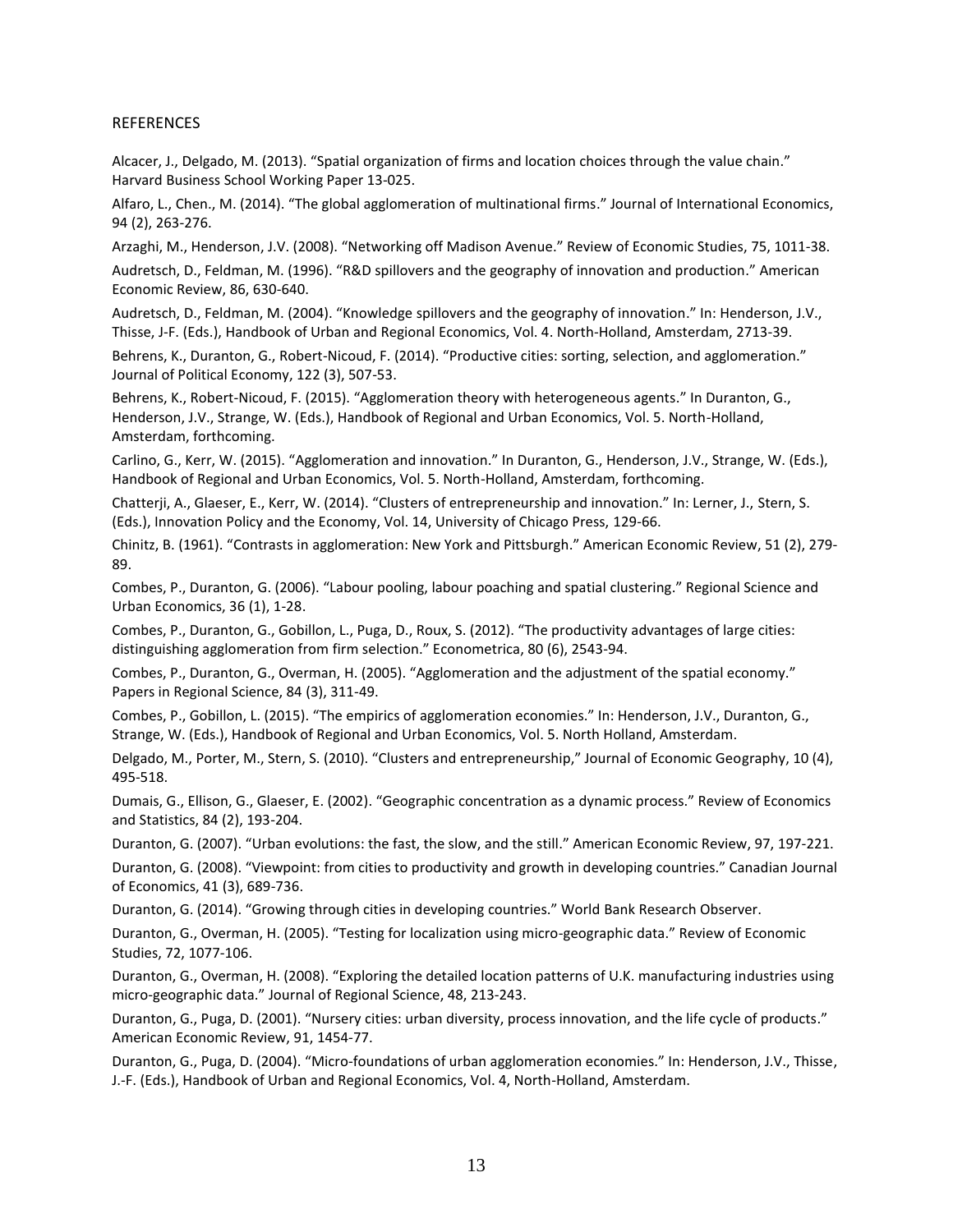Duranton, G., Puga, D. (2014). "The growth of cities." In: Aghion, P., Durlauf, S. (Eds.), Handbook of Economic Growth, Vol. 2, North-Holland, Amsterdam.

Ellison, G., Glaeser, E., Kerr, W. (2010). "What causes industry agglomeration? Evidence from coagglomeration patterns," American Economic Review, 100 (3), 1195-1213.

Faggio, G., Silva, O, Strange, W. (2014). "Heterogeneous Agglomeration." SERC Working Paper 0152.

Fallick, B., Fleischman, C., Rebitzer, J. (2006). "Job-hopping in Silicon Valley: some evidence concerning the microfoundations of a high-technology cluster." Review of Economics and Statistics, 88 (3), 472-81.

Feldman, M. (2000). "Location and innovation: the new economic geography of innovation, spillovers, and agglomeration." In: Clark, G., Feldman, M., Gertler, M. (Eds.) The Oxford Handbook of Economic Geography. Oxford University Press, Oxford, 373-394.

Feldman, M., Kogler, D. (2010). "Stylized facts in the geography of innovation." In: Hall, B., Rosenberg, N. (Eds.), Handbook of the Economics of Innovation, Vol. 1. Elsevier, Oxford, 381-410.

Ghani, E., Kerr, W., O'Connell, S. (2013). "Local industrial structures and female entrepreneurship in India." Journal of Economic Geography, 13 (6), 929-64.

Glaeser, E. (2008). Cities, Agglomeration and Spatial Equilibrium, Oxford University Press, Oxford.

Glaeser, E., Kerr, S., Kerr, W. (2015). "Entrepreneurship and urban growth: an empirical assessment with historical mines." Review of Economics and Statistics. Forthcoming.

Glaeser, E., Kerr, W. (2009). "Local industrial conditions and entrepreneurship: how much of the spatial distribution can we explain?" Journal of Economics and Management Strategy, 18 (3), 623-63.

Glaeser, E., Kerr, W., Ponzetto, G. (2010). "Clusters of entrepreneurship." Journal of Urban Economics, 67 (1), 150- 68.

Hall, B., Jaffe, A., Trajtenberg, M. (2001). "The NBER patent citation data file: lessons, insights and methodological tools." NBER Working Paper 8498.

Helsley, R., Strange W. (1990). "Matching and agglomeration economies in a system of cities." Regional Science and Urban Economics, 20 (2), 189-212.

Helsley, R., Strange, W. (2002). "Innovation and input sharing." Journal of Urban Economics, 51, 25-45.

Helsley, R., Strange, W. (2014). "Coagglomeration, clusters, and the scale and composition of cities." Journal of Political Economy, 122 (5), 1064-93.

Henderson, J.V. (1974). "The size and types of cities." American Economic Review, 61, 640-56.

Hsieh, C.T., Klenow, P. (2014). "The lifecycle of plants in India and Mexico." Quarterly Journal of Economics, 129, 1035-84.

Jaffe, A., Trajtenberg, M., Henderson, R. (1993). "Geographic localization of knowledge spillovers as evidenced by patent citations." Quarterly Journal of Economics, 108, 577-98.

Kemeny, T. Feldman, M., Ethridge, F., Zoller, T. (2015). "The economic value of local social networks." Working paper.

Kerr, W. (2010). "Breakthrough inventions and migrating clusters of innovation." Journal of Urban Economics, 67 (1), 46-60.

Kerr, W., Brownell, A. (2011). "Location choice for new ventures: choices within cities." Harvard Business School Background Note 812-036.

Kerr, W., Kominers, S. (2015). "Agglomerative forces and cluster shapes." Review of Economics and Statistics. Forthcoming.

Kerr, W., Lincoln, W. (2010). "The supply side of innovation: H-1B visa reforms and U.S. ethnic invention." Journal of Labor Economics, 28 (3), 473-508.

Kerr, W., Nanda, R., Brownell, A. (2011). "Location choice for new ventures: cities." Harvard Business School Background Note 811-106.

Klepper, S. (2010). "The origin and growth of industry clusters: the making of Silicon Valley and Detroit." Journal of Urban Economics, 67, 15-32.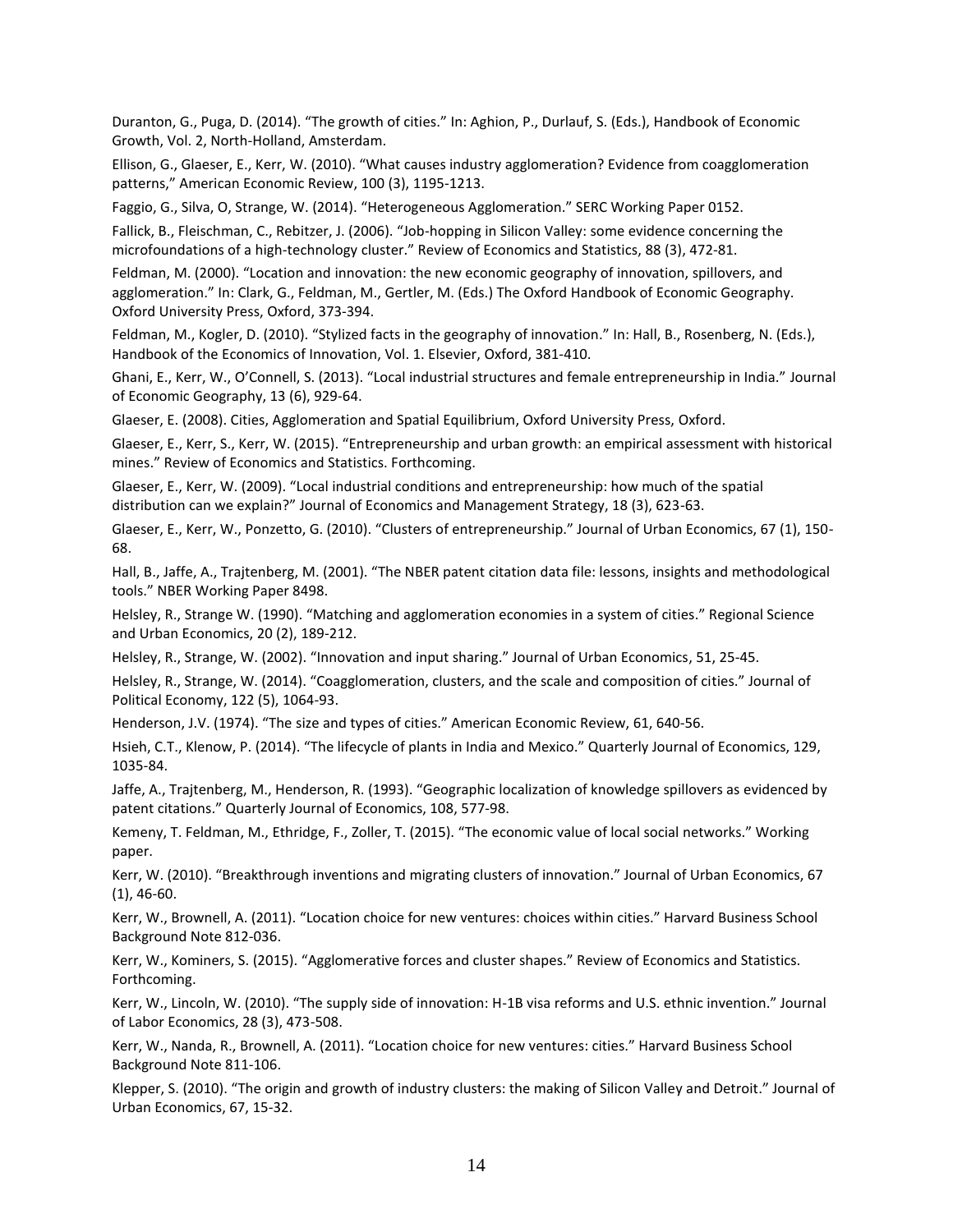Kremer, M. (1993). "The O-Ring theory of economic development." Quarterly Journal of Economics, 108 (3), 551- 75.

Lazear, E. (2005). "Entrepreneurship." Journal of Labor Economics, 23, 649-80.

Michelacci, C., Silva, O. (2007). "Why so many local entrepreneurs?" Review of Economics and Statistics, 89 (4), 615-33.

Moretti, E. (2012). The New Geography of Jobs. Houghton Mifflin Harcourt, New York.

Mukim, M. (2014). "Coagglomeration of formal and informal industry : evidence from India." World Bank Policy Research Working Paper 6622.

Porter, M. (1990). The Competitive Advantage of Nations. The Free Press, New York.

Redding, S., Turner, M. (2014). "Transportation costs and the spatial organization of economic activity." In: Henderson, J.V., Duranton, G., Strange, W. (Eds.), Handbook of Regional and Urban Economics, Vol. 5. North Holland, Amsterdam.

Rosenthal, S., Strange, W. (2001). "The determinants of agglomeration." Journal of Urban Economics, 50, 191-229.

Rosenthal, S., Strange, W. (2003). "Geography, industrial organization, and agglomeration." Review of Economics and Statistics, 85 (2), 377-93.

Rosenthal, S., Strange, W. (2004). "Evidence on the nature and sources of agglomeration economies." In: Henderson, J.V., Thisse, J.F. (Eds.), Handbook of Regional and Urban Economics, Vol. 4. North-Holland, Amsterdam, 2119-71.

Rosenthal, S., Strange, W. (2012). "Female entrepreneurship, agglomeration, and a new spatial mismatch." Review of Economics and Statistics, 94 (3), 764-88.

Ruiz, N., Wilson, J., Choudhury, S. (2012). "Geography of H-1B workers: demand for high-skilled foreign labor in U.S. metropolitan areas." Brookings Institute Report.

Saxenian, A. (1994). Regional Advantage: Culture and Competition in Silicon Valley and Route 128, Harvard University Press, Cambridge, MA.

Saxenian, A., Motoyama, Y., Quan, X. (2002). Local and Global Networks of Immigrant Professionals in Silicon Valley, Public Policy Institute of California, San Francisco, CA.

Tecu, I. (2012). "The location of industrial innovation: does manufacturing matter?" PhD. Thesis, Brown University.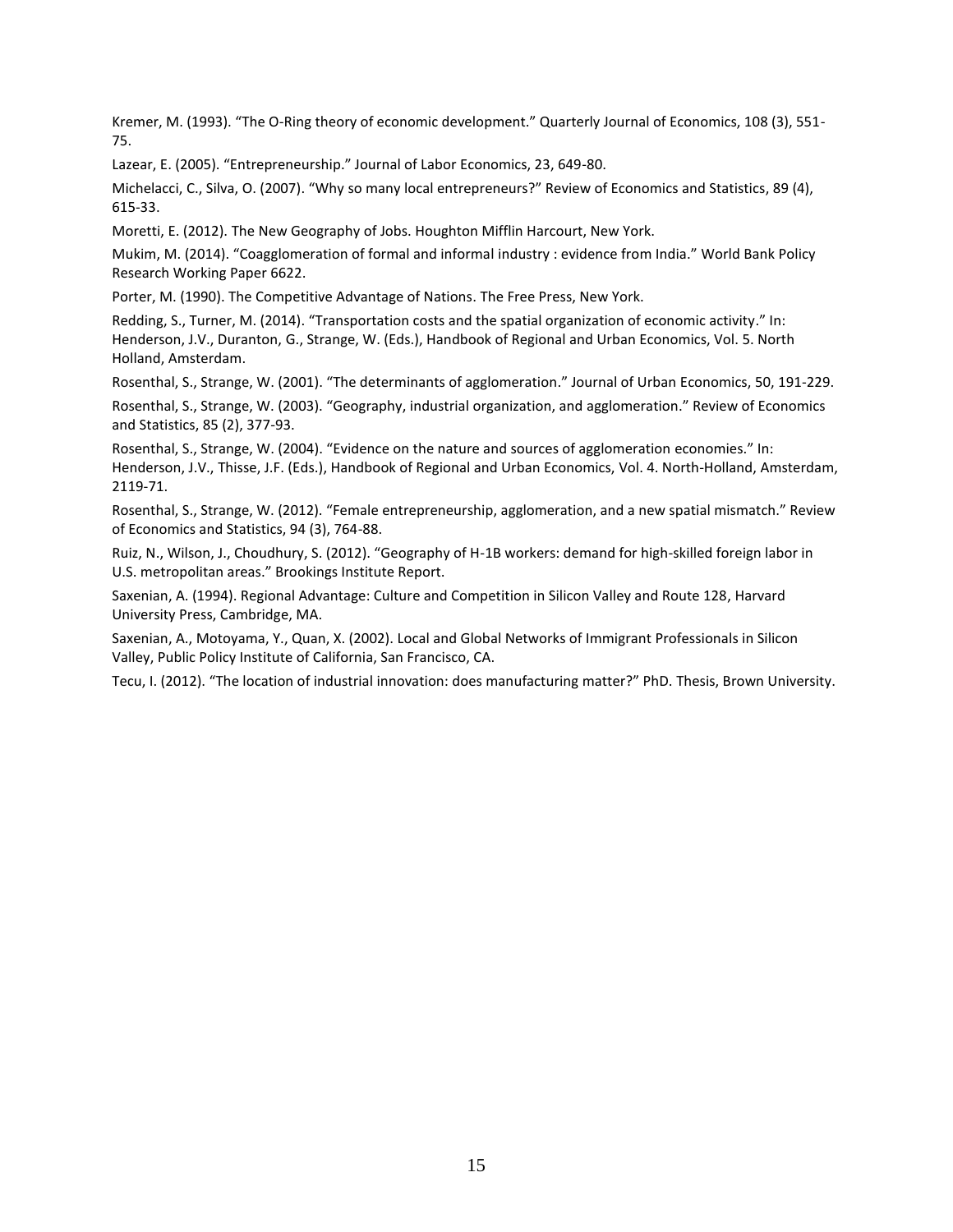## **Figure 1: Agglomeration and City Formation**



Notes: Figure represents the conceptual model of Duranton (2008) for the formation of cities. The horizontal axis measures city size as given by a population N. The upper part shows a wage/productivity curve w(N) that is increasing a location's economic activity due to agglomerative forces. The top panel also shows a cost curve H(N) that is similarly growing more acute in city size. Subtracting the cost curve from the wage curve, one determines a net benefit for w(N)-H(N), as shown in the lower half of the figure. This benefit is initially rising in city size as the early productivity benefits from larger city size dominate the cost increases. After point B, these net benefits decline. Through migration, labor supply increases to a city with rising net benefits. The stable equilibrium that forms will be at point C.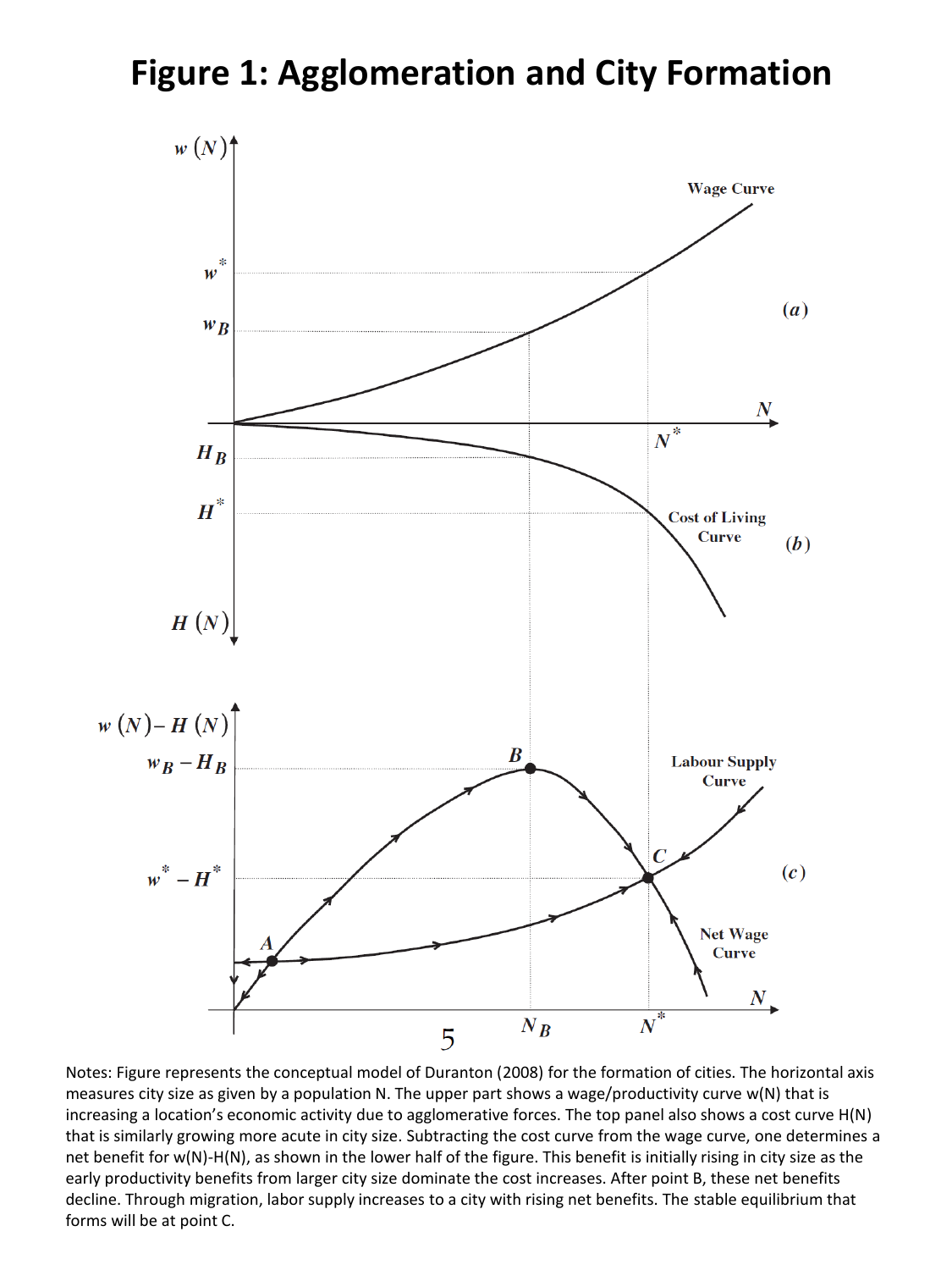# **Fig. 2: Internal Structure of Clusters**



Notes: Image illustrates the Kerr and Kominers (2015) theoretical framework for the formation of an agglomeration cluster due to small, contained interaction effects among firms that overlap each other.

### 95035 95035 94089 95132 95132 95127 95127 9511 9511 95122 95014

# **Figure 3: Tech Sourcing in Silicon Valley Core**

Notes: Figure describes the construction of the technology core for Silicon Valley. The core includes the top 10 zip codes in the San Francisco Bay Area for patenting and 18 of the top 25. For each zip code, we present a technology sourcing zone that depicts the three zip codes that the firm in the focal zip code cite the most in their patent filings. Panel A shows the three largest patenting zip codes and their sourcing. Panel B shows the top 10 zip codes. While unrestricted in design, the primary technology sourcing zones are all contained in the core. These zones are small, overlapping regions that often exhibit directional transmission.

 $5125$ 

95136

95123

95120

B

9512

95123

95120

A